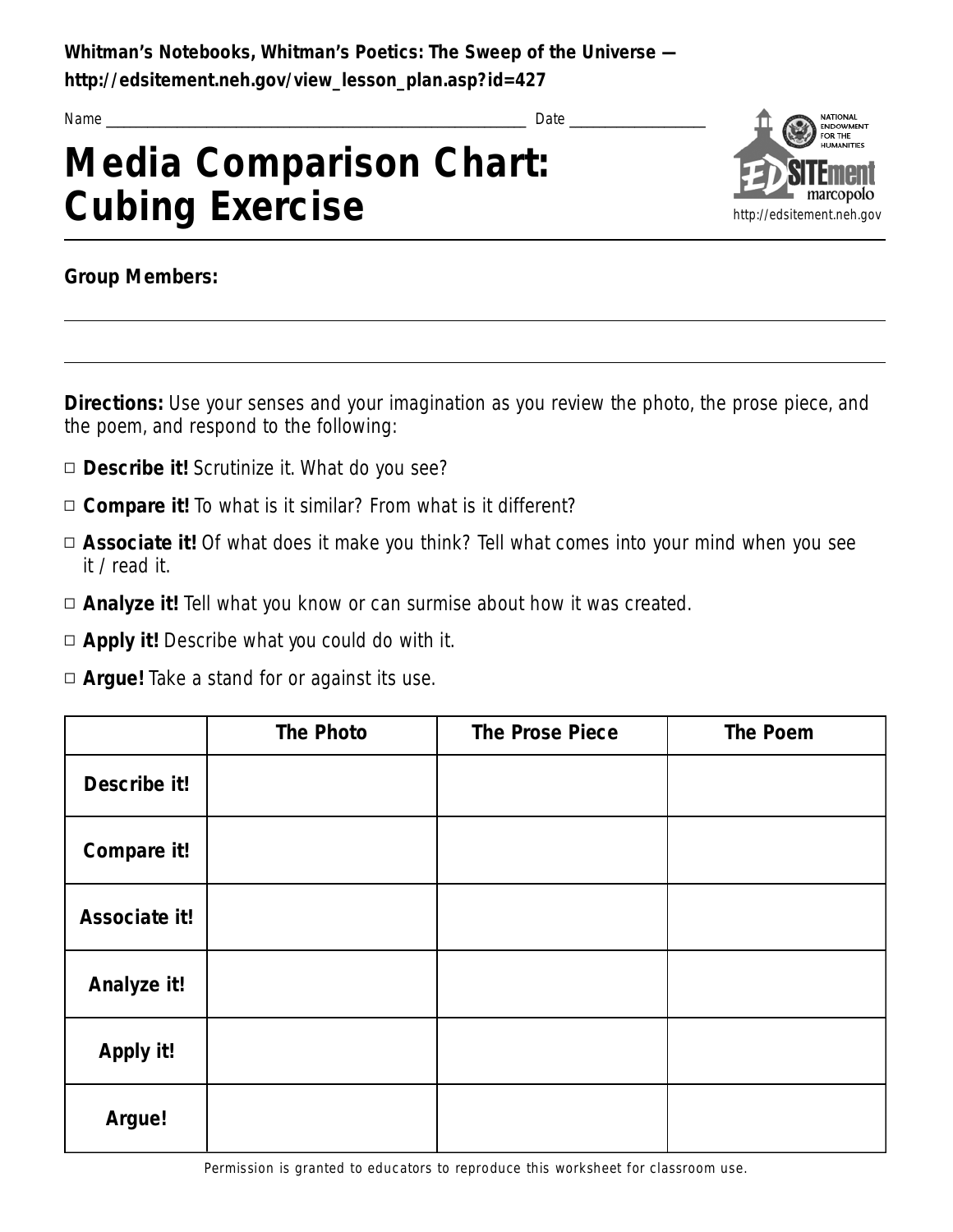

Name \_ \_ \_ \_ \_ \_ \_ \_ \_ \_ \_ \_ \_ \_ \_ \_ \_ \_ \_ \_ \_ \_ \_ \_ \_ \_ \_ \_ \_ \_ \_ \_ \_ \_ \_ \_ \_ \_ \_ \_ \_ \_ \_ \_ \_ \_ \_ \_ \_ \_ \_ \_ \_ \_ \_ \_ \_ \_ \_ \_ \_ \_ \_ \_ \_ \_ \_ \_ \_ \_ \_ Date \_ \_ \_ \_ \_ \_ \_ \_ \_ \_ \_ \_ \_ \_ \_ \_ \_ \_ \_ \_ \_ \_ \_

# Sample Cubing Exercise Answers **Munichalgev**

#### **The Photo**

- □ **Describe it!** Fourteen uniformed Union soldiers, 12 with drums. Some are young. No one looks at the camera. Some look one way; some another. One has a uniform much too large. Most smile.
- □ **Compare it!** It's much more informal than the typical wartime photo intended to make the subject seem heroic.
- □ **Associate it!** Reminds me of a school picture, but also makes me think that everyone in this picture has probably been dead for about a century.
- □ **Analyze it!** The photo process during the Civil War was very cumbersome. Perhaps the photographer had trouble making these young fellows pose.
- □ **Apply it!** You could use it to recruit more drummer boys, a job most would find dangerous, as you are unable to even defend yourself.
- □ **Arque!** I'm for this photo, since it shows a side of the soldier one doesn't usually see.

#### **The Prose Piece**

- **Describe it!** The piece is three paragraphs long, is densely worded, and crosses over two pages. It tells about a cruel attack on a Union train of wounded by Mosby's querillas. Having captured 17 men and two officers, the cavalry, which had been quarding the wounded, treated their prisoners cruelly in return. Whitman uses the incident as one example of the cruelty constantly taking place during the war
- □ **Compare it!** It's different than most contemporary accounts of the Civil War in that no one emerges as heroic.
- □ Associate it! It brought to mind accounts of barbarity during the Holocaust of World War II, as well as in other wars.
- □ **Analyze it!** There's no indication Whitman was present, so he must be retelling something he was told.
- □ **Apply it!** The piece would work well in a reading of short, intense anti-war pieces.
- □ **Argue!** I wonder at what grade level students should be allowed to read such graphic accounts. Though middle-school students might be fascinated, I do not think it should be assigned to people that young.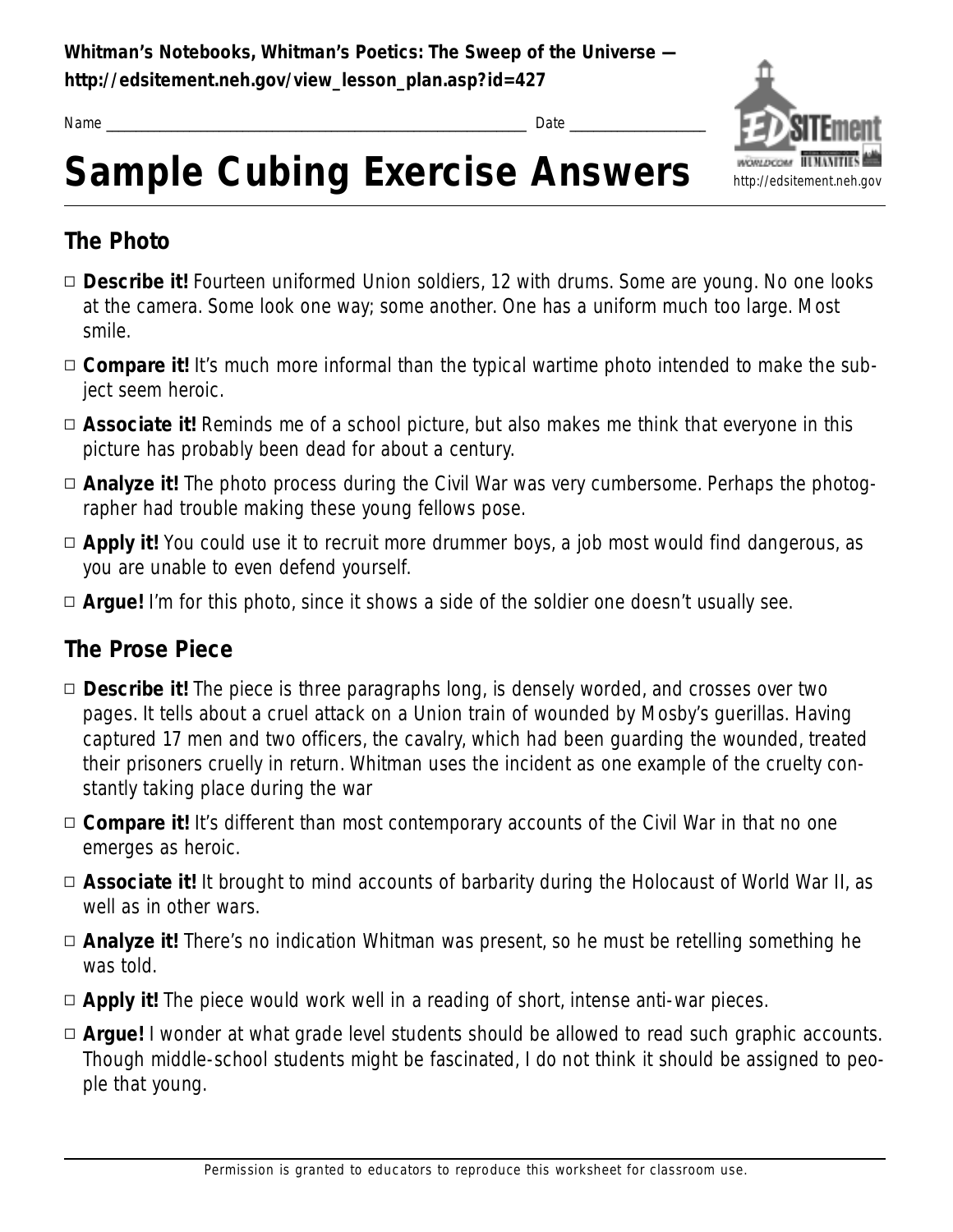### The Poem(s)

- □ **Describe it!** The poems have several stanzas and a variety of short lines and longer lines. As I recognize some phrases directly from the notebooks, I am sure the poems describe Whitman's actual experience.
- □ **Compare it!** Whitman finds one of the dead "Christlike," and ends the second poem that way, giving the reader a completely different impression from the prose piece. Here, there is some redemption. Like the photo, the poems have images in them. Unlike the photo, time passes in these accounts.
- **Associate it!** The poems bring to mind movies like *Saving Private Ryan*, in which there are different episodes, some of which bring the unexpected.
- □ **Analyze it!** It appears Whitman depended very much on his notebook entries and his memory of events to put these poems together.
- □ **Apply it!** I could use these poems to help me if I were directing a movie about the Civil War and wanted to get the mood right.
- □ **Argue!** I'm in favor of it because I believe it. It is a vivid portrait of war and gives insight into Whitman's character.